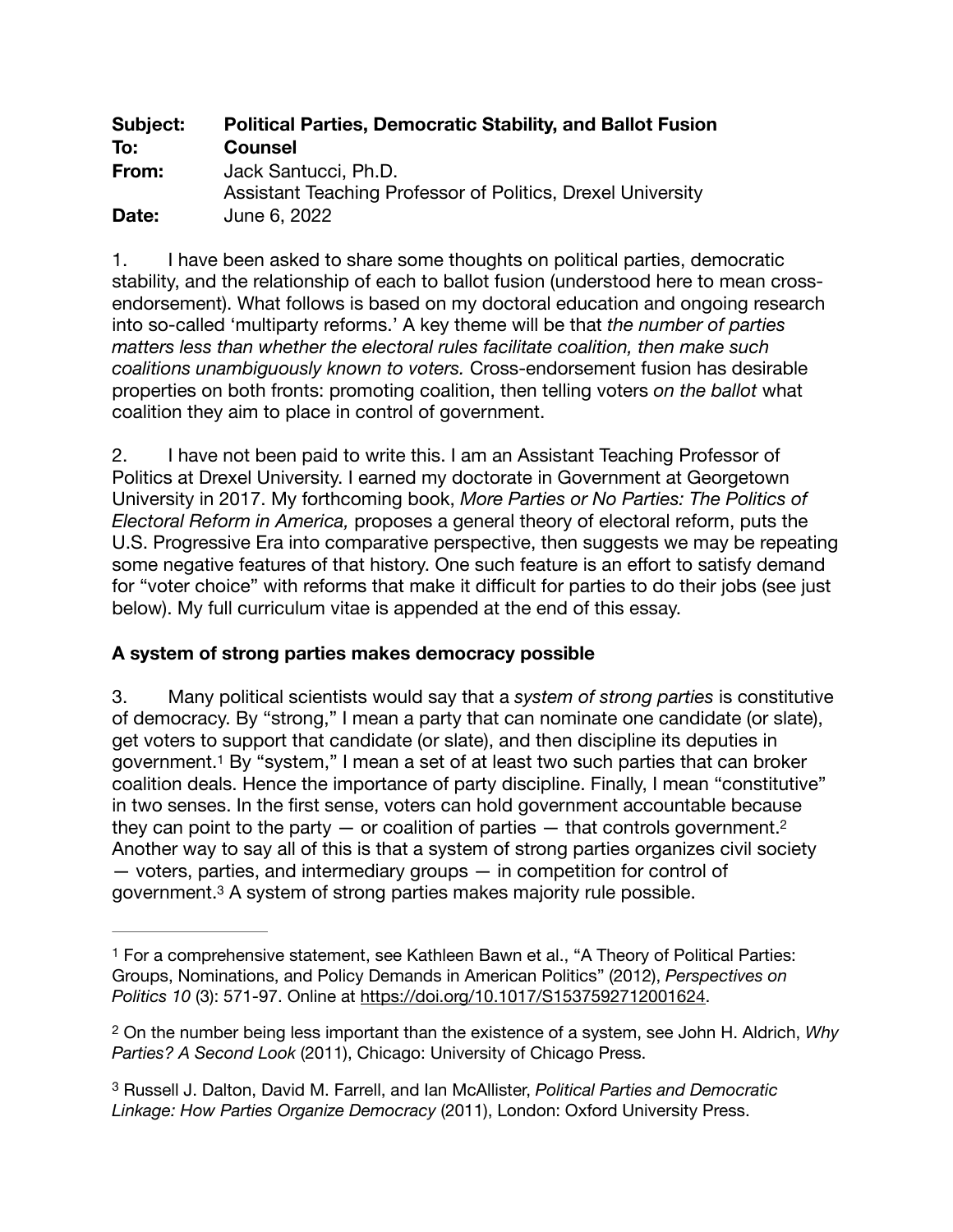4. There is a second sense in which parties are constitutive of democracy: in organizing competition over the rules of democracy itself. Periods in which parties have been weak — such as the Progressive Era — also have been periods in which the franchise was restricted.<sup>4</sup> Sometimes the connection has not been by accident.<sup>[5](#page-1-1)</sup>

## <span id="page-1-7"></span><span id="page-1-6"></span>**The case against multiparty politics is historically suspect**

5. What about the number of parties and democratic stability? A generation or two ago, it was common to think that the two-party system contained radicalism. This perspective owes much to the political scientist Ferdinand Hermens. In the years around World War II, he argued that the fragmentation of the Weimar-German multiparty system made it difficult to form coalitions that excluded fascists[.6](#page-1-2)

<span id="page-1-11"></span><span id="page-1-10"></span><span id="page-1-9"></span><span id="page-1-8"></span>6. Hermens' etiology of German fascism was reductive.<sup>[7](#page-1-3)</sup> Later analysts have pointed to other factors: dissolution of the Weimar coalition over economic policy,<sup>[8](#page-1-4)</sup> ex *ante* rejection of democracy by a large part of the political elite, and short-sightedness by business leaders who thought (wrongly) that they might control Hitler. Also, some suggest that this group abrogated democracy precisely to avoid losing the next election (i.e., to avoid democratic alternation).<sup>9</sup> More generally, interwar difficulties at

<span id="page-1-2"></span> Ferdinand A. Hermens, "Proportional Representation and the Breakdown of German [6](#page-1-8) Democracy" (1936), *Social Research 3* (4): 411-33. Online at [https://www.jstor.org/stable/](https://www.jstor.org/stable/40981519) [40981519.](https://www.jstor.org/stable/40981519)

<span id="page-1-3"></span> See, e.g., Harold Gosnell's 1941 review of Hermens' 1941 book, *Democracy or Anarchy? A* [7](#page-1-9) *Study of Proportional Representation*: [https://chicagounbound.uchicago.edu/uclrev/vol9/](https://chicagounbound.uchicago.edu/uclrev/vol9/iss1/27/) [iss1/27/](https://chicagounbound.uchicago.edu/uclrev/vol9/iss1/27/).

<span id="page-1-0"></span>Richard Valelly, "How Suffrage Politics Made—and Makes— America," pp. 445-72 in *The* [4](#page-1-6) *Oxford Handbook of American Political Development* (2016), edited by Richard Valelly, Suzanne Mettler, and Robert C. Lieberman, New York: Oxford University Press.

<span id="page-1-1"></span><sup>&</sup>lt;sup>[5](#page-1-7)</sup> For application to anti-party reforms of the Progressive Era, see Amy Bridges and Richard Kronick, "Writing the Rules to Win the Game: The Middle-class Regimes of Municipal Reformers" (1999), *Urban Affairs Review 34* (5): 691-706.

<span id="page-1-4"></span><sup>&</sup>lt;sup>[8](#page-1-10)</sup> Martin Ejnar Hansen and Marc Debus, "The Behavior of Political Parties and MPs in the Parliaments of the Weimar Republic" (2012), *Party Politics 18* (5): 709-26. Online at [https://](https://doi.org/10.1177%25252F1354068810389645) [doi.org/10.1177%2F1354068810389645](https://doi.org/10.1177%25252F1354068810389645).

<span id="page-1-5"></span><sup>&</sup>lt;sup>[9](#page-1-11)</sup> M. Rainer Lepsius, "From Fragmented Party Democracy to Government by Emergency Decree and National Socialist Takeover: Germany," pp. 34-79 in *The Breakdown of Democratic Regimes: Europe* (1978), edited by Juan J. Linz and Alfred C. Stepan, Baltimore: Johns Hopkins University Press.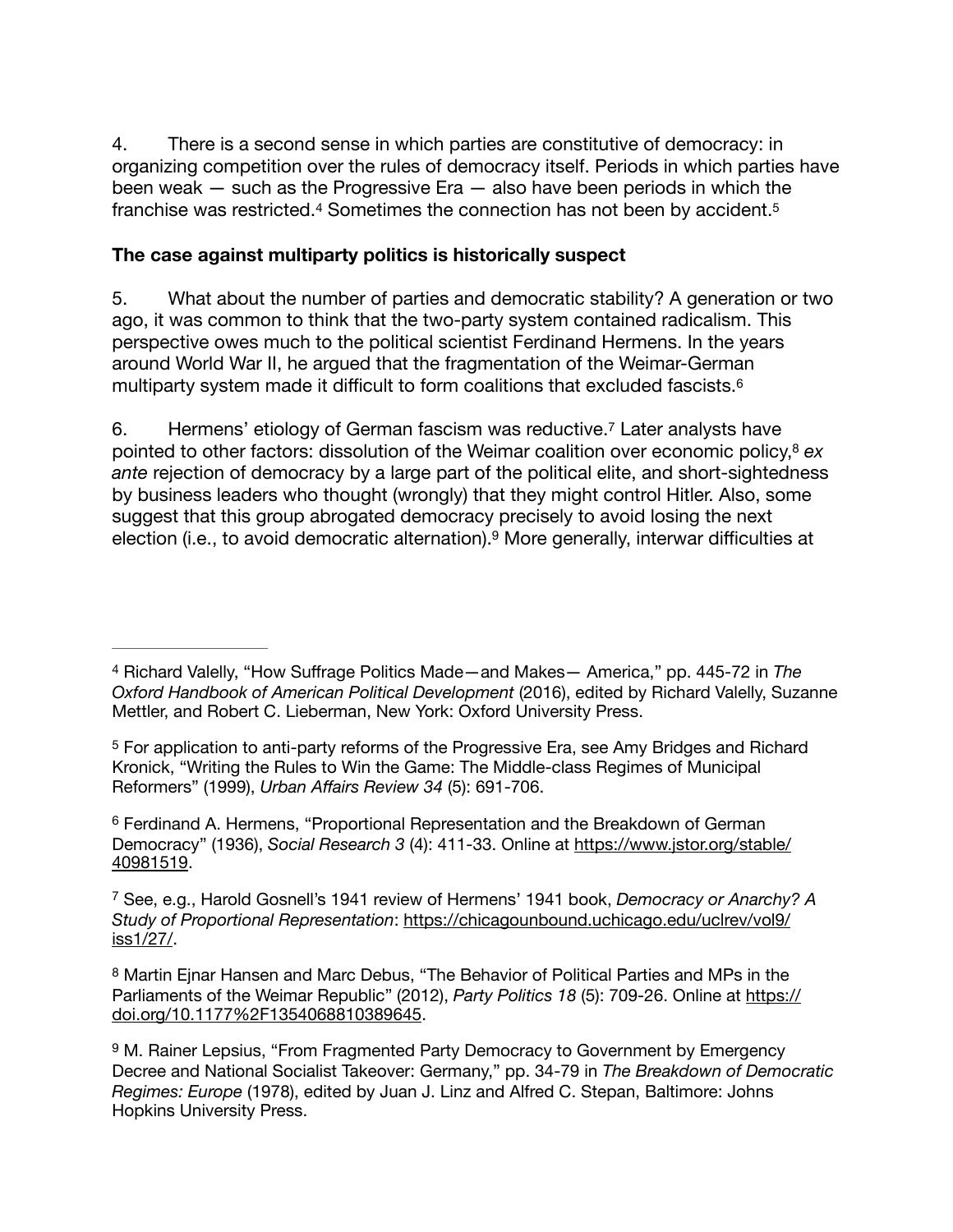<span id="page-2-4"></span>forming coalitions seem to have been a 'growing pain' in the development of party government across Western democracies[.10](#page-2-0)

## **Electoral rules can facilitate or frustrate coalition formation**

7. Yet Hermens' critique of proportional representation — which he saw as synonymous with multiparty politics — begins to highlight the importance of electoral systems. His insistence on the value of "majority voting," by which he meant two-round runoff in districts of relatively few seats, was grounded in the desirability of coalition formation. Two-round elections might encourage parties to negotiate joint candidacies in round two, then pool their electioneering efforts  $-$  just as a single "strong" party might in the conventional political-science view above.

8. Another important feature of the electoral system is that it be permissive enough to make *many different coalitions* possible. For example, if there are just two parties, one of those parties must include the faction that opposes voting rights. Or, if there are just two parties, and if voting rights define that *party system*, it is difficult to get a party system *not defined* by voting rights.

<span id="page-2-5"></span>9. Technically, an electoral system is defined by four or five key variables: assembly size, district magnitude (the number of seats per district), ballot type (e.g., choose-one vs. ranked), and allocation rule (e.g., proportional vs. plurality vs. majority). The first two determine the number of seat-winning parties[,](#page-2-1) $11$  and this insight probably extends to the number of *factions* that can win representation. Others have begun to add rules about nominations to the list. So far, American-style fusion (again taken to mean crossendorsement) has not systematically entered the literature on electoral systems[.12](#page-2-2)

<span id="page-2-7"></span><span id="page-2-6"></span>10. The key features of an electoral system can be configured to *facilitate or hinder coalition formation*. For example, a system that *discourages* parties from nominating just one candidate (or slate) each is set up explicitly to prevent stable coalition.<sup>13</sup>

## **Fusion has desirable properties**

<span id="page-2-0"></span><sup>&</sup>lt;sup>10</sup>Henk te Velde, "Parliamentary Obstruction and the 'Crisis' of European Parliamentary Politics Around 1900" (2013), *Redescriptions: Yearbook of Political Thought, Conceptual History and Feminist Theory 16* (1): 125-47. Online at [http://doi.org/10.7227/R.16.1.7.](http://doi.org/10.7227/R.16.1.7)

<span id="page-2-1"></span>Matthew S. Shugart and Rein Taagepera, *Votes from Seats: Logical Models of Electoral* [11](#page-2-5) *Systems* (2017), New York: Cambridge University Press.

<span id="page-2-2"></span><sup>&</sup>lt;sup>[12](#page-2-6)</sup> The closest one gets is *apparentement*, i.e., when two or more parties combine lists in a system of proportional representation.

<span id="page-2-3"></span><sup>&</sup>lt;sup>[13](#page-2-7)</sup> Katherine M. Gehl and Michael E. Porter, *The Politics Industry: How Political Innovation Can Break Partisan Gridlock and Save Our Democracy* (2020), Cambridge, MA: Harvard Business Review Press.